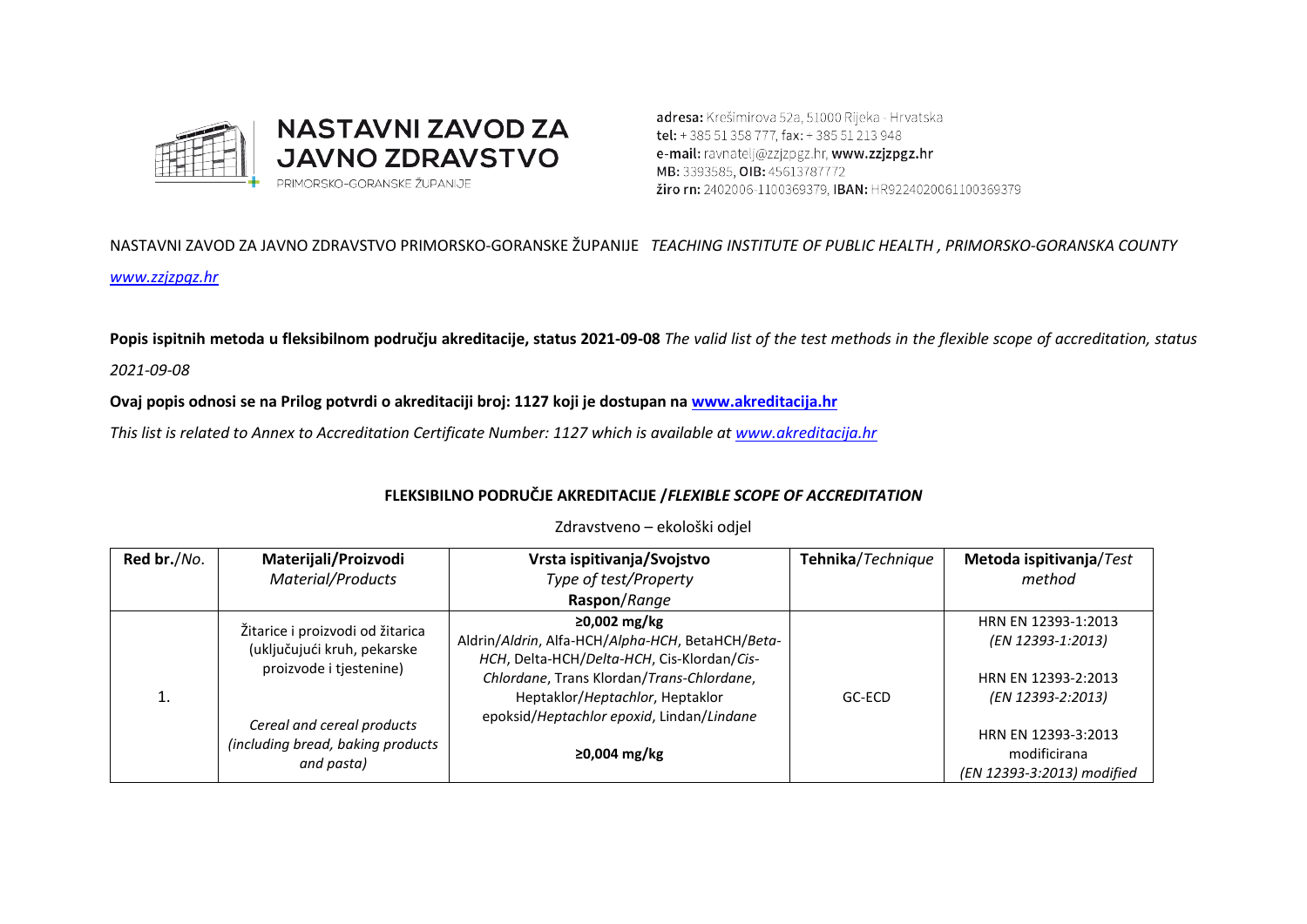|    |                                                                            | $p-p'-DDE/p-p'-DDE$ , $p-p'-DDD/p-p'-DDD$ , $p-p'-D$<br>DDT/p-p'-DDT, Dieldrin/Dieldrine, Endosulfan<br>alfa/Endosulfan alpha, Endosulfan beta/<br>Endosulfan beta, Endosulfan sulfat/Endosulfan<br>sulphate, Endrin/Endrin, Endrin+endrin<br>aldehid/Endrin+endrin aldehyde, Endrin<br>keton/Endrin ketone<br>>0,02 mg/kg                                                                                                                                                                                                                                                                                              |        |                                                                                                                                                           |
|----|----------------------------------------------------------------------------|-------------------------------------------------------------------------------------------------------------------------------------------------------------------------------------------------------------------------------------------------------------------------------------------------------------------------------------------------------------------------------------------------------------------------------------------------------------------------------------------------------------------------------------------------------------------------------------------------------------------------|--------|-----------------------------------------------------------------------------------------------------------------------------------------------------------|
|    |                                                                            | Metoksiklor/methoxychlor                                                                                                                                                                                                                                                                                                                                                                                                                                                                                                                                                                                                |        |                                                                                                                                                           |
| 2. | Lisnato povrće/Leafy<br>vegetables<br>Svježe začinsko bilje/Fresh<br>herbs | ≥0,002 mg/kg<br>Aldrin/Aldrin, Alfa-HCH/Alpha-HCH, BetaHCH/Beta-<br>HCH, Delta-HCH/Delta-HCH, Cis-Klordan/Cis-<br>Chlordane, Trans Klordan/Trans-Chlordane,<br>Heptaklor/Heptachlor, Heptaklor<br>epoksid/Heptachlor epoxid, Lindan/Lindane<br>≥0,004 mg/kg<br>$p-p'-DDE/p-p'-DDE$ , $p-p'-DDD/p-p'-DDD$ , $p-p'-D$<br>DDT/p-p'-DDT, Dieldrin/Dieldrine, Endosulfan<br>alfa/Endosulfan alpha, Endosulfan beta/<br>Endosulfan beta, Endosulfan sulfat/Endosulfan<br>sulphate, Endrin/Endrin, Endrin+endrin<br>aldehid/Endrin+endrin aldehyde, Endrin<br>keton/Endrin ketone<br>$>0.02$ mg/kg<br>Metoksiklor/methoxychlor | GC-ECD | HRN EN 12393-1:2013<br>(EN 12393-1:2013)<br>HRN EN 12393-2:2013<br>(EN 12393-2:2013)<br>HRN EN 12393-3:2013<br>modificirana<br>(EN 12393-3:2013) modified |
| 3. | Koštunjičavo voće/Stone fruits                                             | ≥0,002 mg/kg<br>Aldrin/Aldrin, Alfa-HCH/Alpha-HCH, BetaHCH/Beta-<br>HCH, Delta-HCH/Delta-HCH, Cis-Klordan/Cis-<br>Chlordane, Trans Klordan/Trans-Chlordane,<br>Heptaklor/Heptachlor, Heptaklor<br>epoksid/Heptachlor epoxid, Lindan/Lindane                                                                                                                                                                                                                                                                                                                                                                             | GC-ECD | HRN EN 12393-1:2013<br>(EN 12393-1:2013)<br>HRN EN 12393-2:2013<br>(EN 12393-2:2013)<br>HRN EN 12393-3:2013                                               |
|    |                                                                            | ≥0,004 mg/kg                                                                                                                                                                                                                                                                                                                                                                                                                                                                                                                                                                                                            |        | modificirana                                                                                                                                              |